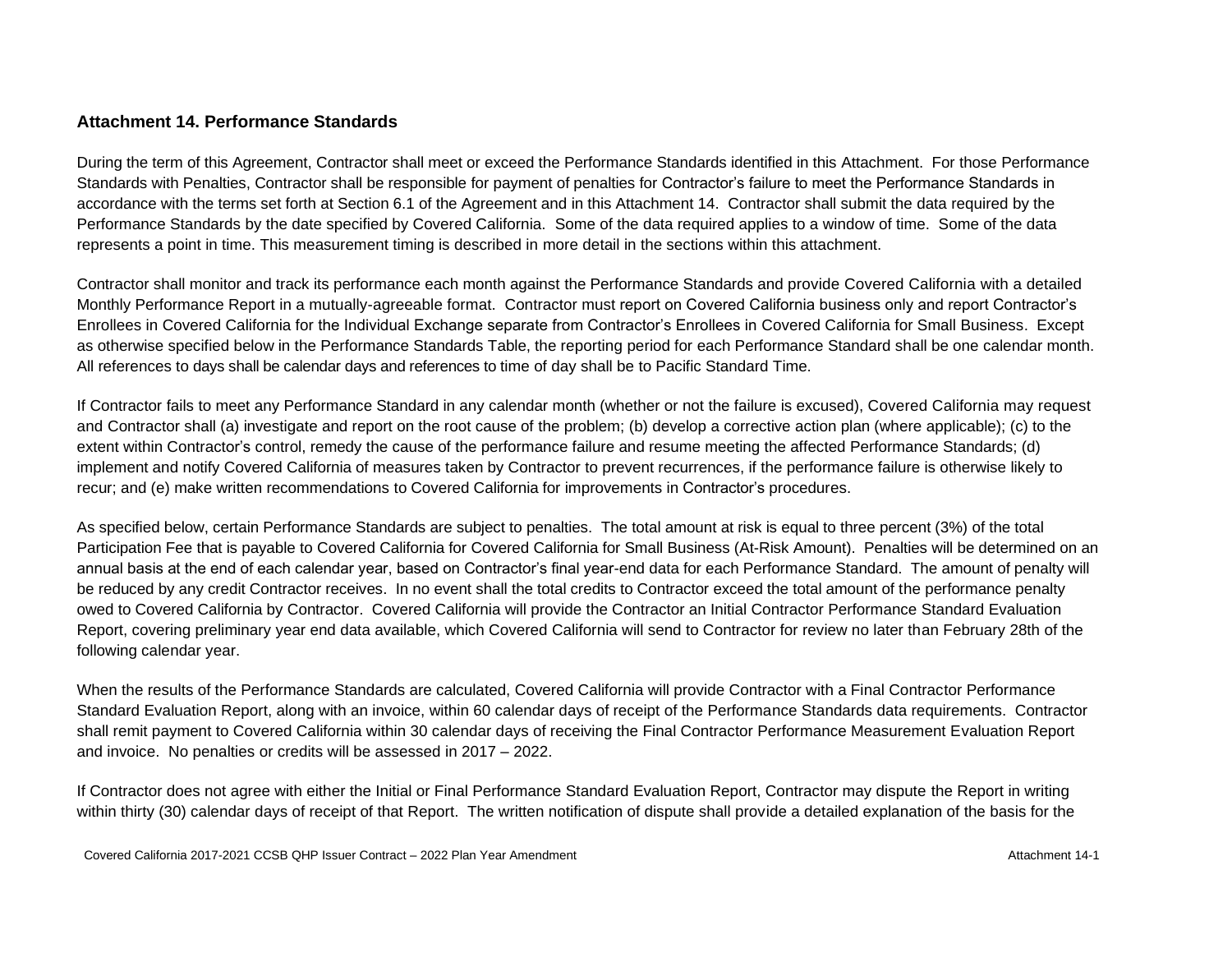dispute. Covered California shall review and provide a written response to Contractor's dispute within thirty (30) calendar days of receipt of Contractor's notification of dispute. If the Contractor still disputes the findings of Covered California, Contractor may pursue additional remedies in accordance with Section 12.1 of the Agreement.

Contractor shall not be responsible for any failure to meet a Performance Standard if and to the extent that the failure is excused pursuant to Section 12.7 of the Agreement (Force Majeure), or the parties agree that the lack of compliance is due to Covered California's failure to properly or timely perform (or cause to be properly or timely performed) any responsibility, duty, or other obligation under this Agreement, provided that Contractor timely notifies Covered California of the problem and uses commercially reasonable efforts to perform and meet the Performance Standards notwithstanding Covered California's failure to perform or delay in performing.

If Contractor wishes to avail itself of one of these exceptions, Contractor must notify Covered California in its response to the performance report identifying the failure to meet such Performance Standard. This response must include: (a) the identity of the Performance Standard that is subject to the exception, and (b) the circumstances that gave rise to the exception in sufficient detail to permit Covered California to evaluate whether Contractor's claim of exception is valid. Notwithstanding anything to the contrary herein, in no event shall any failure to meet a Customer Satisfaction Performance Standard fall within an exception.

The Parties may adjust, suspend, or add Performance Standards from time to time, upon written agreement of the parties, without an amendment to this contract.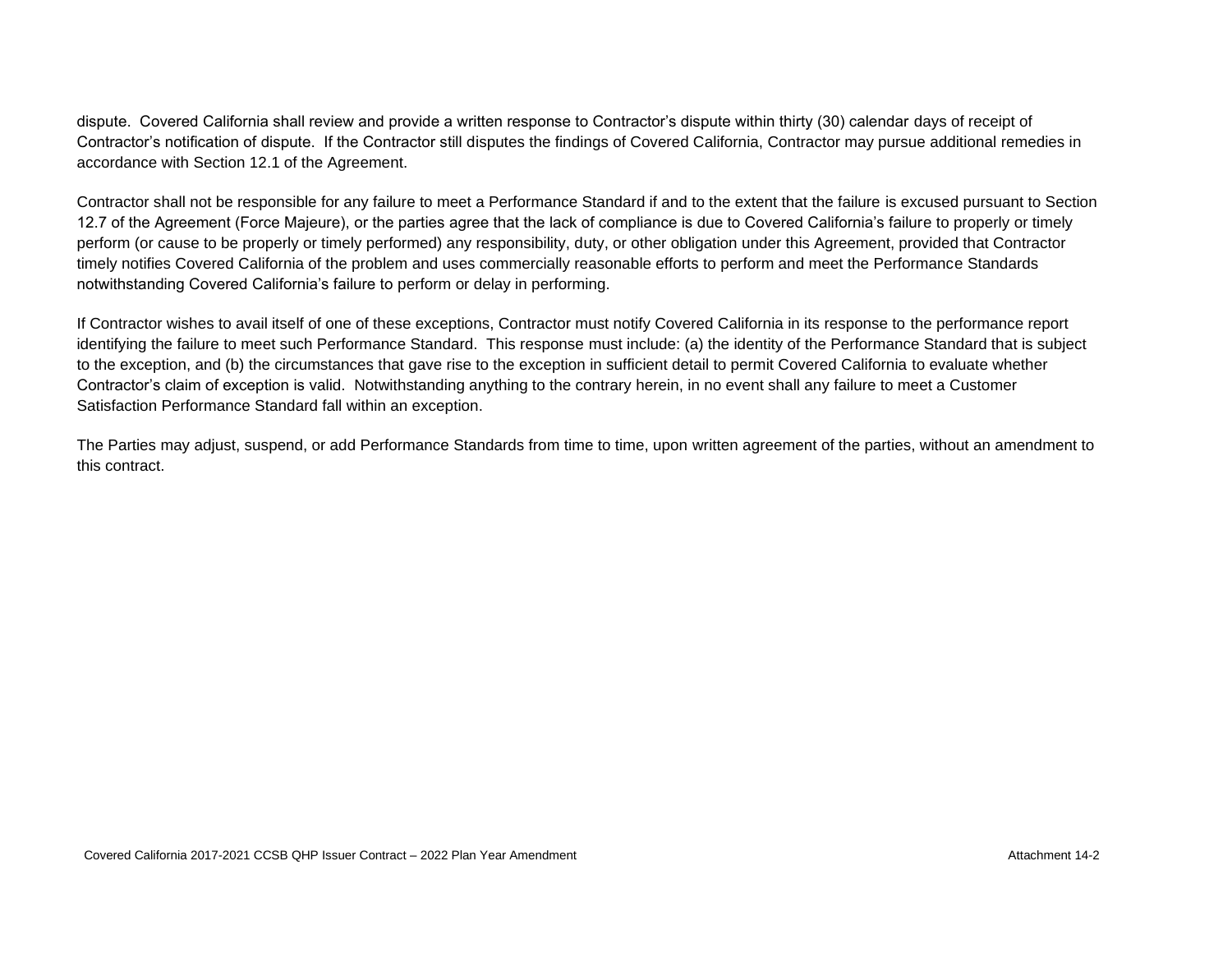|                                                          | <b>Performance Standards and Expectations</b>                                                           |                                                                                                                                                                                             |                                                                                       |                                   |  |  |  |
|----------------------------------------------------------|---------------------------------------------------------------------------------------------------------|---------------------------------------------------------------------------------------------------------------------------------------------------------------------------------------------|---------------------------------------------------------------------------------------|-----------------------------------|--|--|--|
| No penalties or credits will be assessed in 2017 - 2022. |                                                                                                         |                                                                                                                                                                                             |                                                                                       |                                   |  |  |  |
| <b>Performance Standard</b>                              |                                                                                                         | <b>Performance Requirements</b>                                                                                                                                                             | <b>Contractor Must</b><br><b>Submit Data by the</b><br>10th of the<br>following month | <b>Measurement Period</b>         |  |  |  |
| 1.1                                                      | Abandonment Rate (%)                                                                                    | Expectation: No more than 3% of<br>incoming calls abandoned in a calendar<br>month.<br>Divide number of abandoned calls by the<br>number of calls offered to a phone<br>representative.     | X                                                                                     | January 1, 2022-December 31, 2022 |  |  |  |
| $1.2$                                                    | <b>Service Level</b>                                                                                    | Expectation: 80% of calls answered in 30<br>seconds or less.                                                                                                                                | X                                                                                     | January 1, 2022-December 31, 2022 |  |  |  |
| 1.3                                                      | <b>Grievance Resolution</b>                                                                             | Expectation: 95% of Covered California<br>enrollee grievances resolved within 30<br>days of initial receipt.                                                                                | $\mathsf{X}$                                                                          | January 1, 2022-December 31, 2022 |  |  |  |
| 1.4                                                      | <b>Covered California member</b><br><b>Email or Written Inquiries</b><br><b>Answered and Completed.</b> | Expectation: 90% of Covered California<br>member email or written inquiries<br>answered and completed within 15<br>business days of the inquiry. Does not<br>include appeals or grievances. | $\mathsf{X}$                                                                          | January 1, 2022-December 31, 2022 |  |  |  |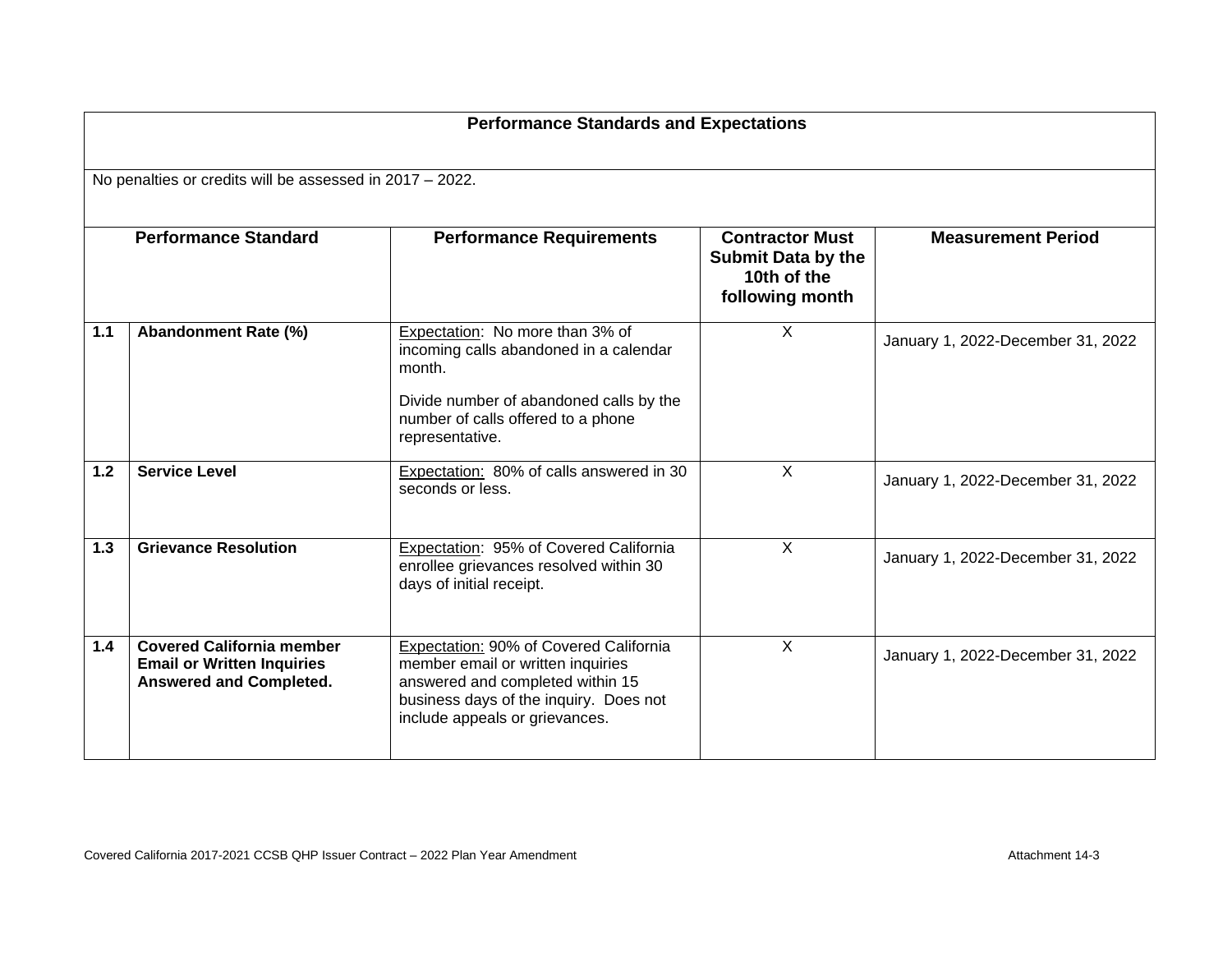| <b>Performance Standards and Expectations</b> |                                                                                                                                                 |                                                                                                                                                                                                                                                                                                                                                                                                               |                                                                                       |                                   |  |
|-----------------------------------------------|-------------------------------------------------------------------------------------------------------------------------------------------------|---------------------------------------------------------------------------------------------------------------------------------------------------------------------------------------------------------------------------------------------------------------------------------------------------------------------------------------------------------------------------------------------------------------|---------------------------------------------------------------------------------------|-----------------------------------|--|
| <b>Performance Standard</b>                   |                                                                                                                                                 | <b>Performance Requirements</b>                                                                                                                                                                                                                                                                                                                                                                               | <b>Contractor Must</b><br><b>Submit Data by the</b><br>10th of the<br>following month | <b>Measurement Period</b>         |  |
| 1.5                                           | <b>ID Card Processing Time</b>                                                                                                                  | For Small Business:<br>Expectation: 99% of ID cards issued<br>within 10 business days of receipt of<br>complete and accurate enrollment<br>information for a specific consumer(s).                                                                                                                                                                                                                            | X                                                                                     | January 1, 2022-December 31, 2022 |  |
| 1.6                                           | <b>Provider Directory Data</b><br><b>Submission</b><br>1.6 Provider Directory Data<br><b>Submission requirement will</b><br>be waived for 2022. | <b>Expectation: Full and regular submission</b><br>of provider data according to the<br>standards outlined in the Performance<br>Standard contract specific to contract<br>Section 3.4.4. Submissions occur every<br>month pursuant to the submission<br>schedule (Extranet, Plan Home,<br>Resources, Provider Directory Resources,<br>Covered California Provider Data<br>Submission Schedule_Current Year). |                                                                                       | January 1, 2022-December 31, 2022 |  |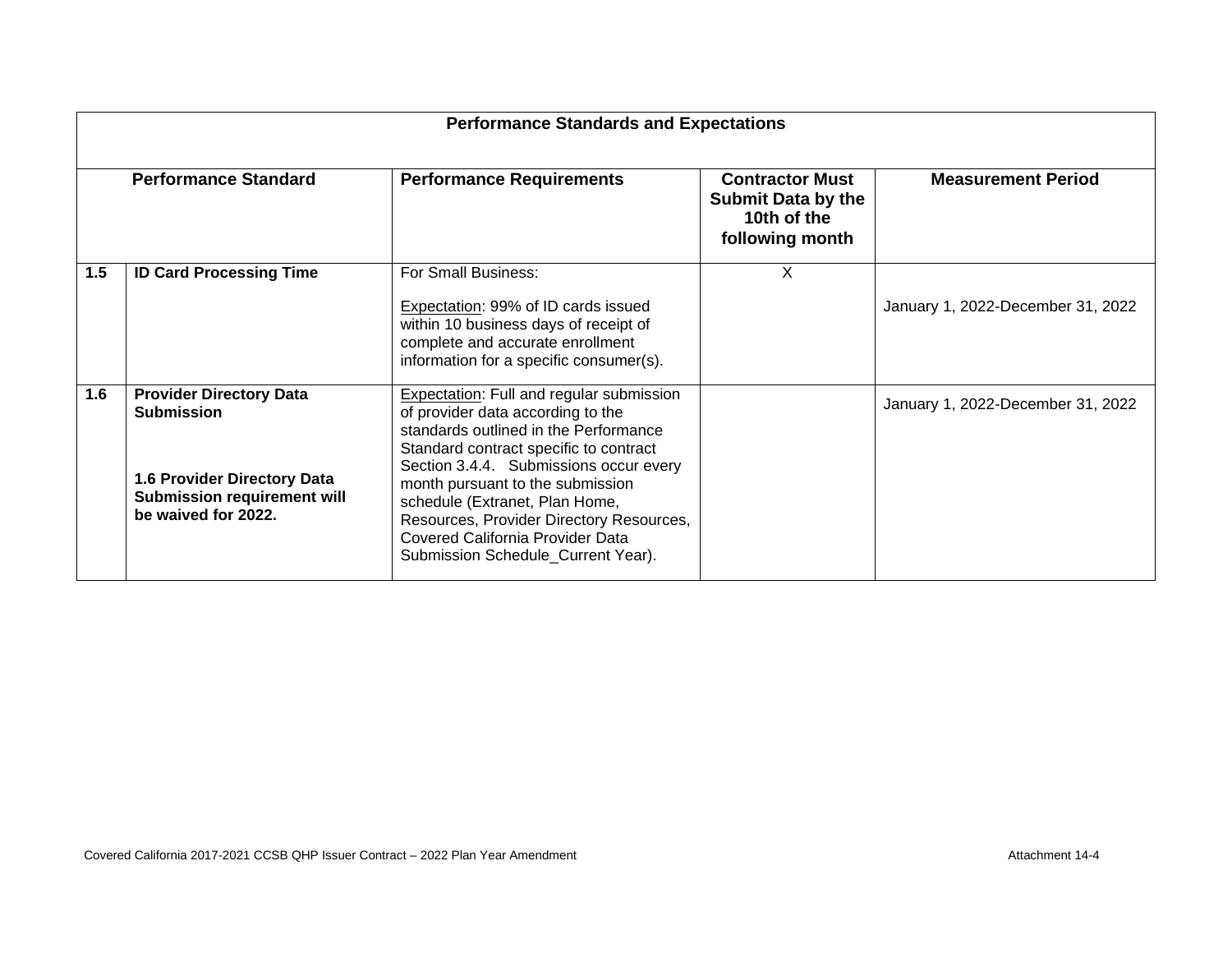## **Performance Standards with Penalties**

#### **Health Evidence Initiative (HEI) Data**

Definitions for Performance Standard 2.1

Incomplete: A file or part of a file is missing, or critical data elements are not provided.

Irregular: Unexpected file or data element formatting, or record volumes or data element counts / sums deviate significantly from historical submission patterns for the data supplier.

Late: Data is submitted on a date later than the supplier's agreed-upon submission date (i.e., between the 5th and 15th of the month) plus five business days.

Non-Usable: HEI Vendor cannot successfully include submitted data in its database build, or HEI Vendor's or Covered CA's analysts determine that critical components of the submitted data cannot be used or relied upon in subsequent analytic work.

No penalties or credits will be assessed in 2017 – 2022.

|              | <b>Performance Standard</b>                                                               | <b>Performance Requirements</b>                                                                                                                                                                                                                                                                     |
|--------------|-------------------------------------------------------------------------------------------|-----------------------------------------------------------------------------------------------------------------------------------------------------------------------------------------------------------------------------------------------------------------------------------------------------|
| 2.1          | <b>HEI Data Submission specific to</b><br>Attachment 7, Section 15.01 Data<br>Submission. | Expectation: Full and regular submission of data according to the standards outlined in the Attachment 7<br>citations. The Contractor must work with Covered California and HEI vendor to ensure accuracy of data<br>variables on an ongoing basis.<br>Performance Levels:                          |
| requirement. |                                                                                           | Incomplete, irregular, late or non-useable submission of HEI data: 3% penalty of total performance                                                                                                                                                                                                  |
|              |                                                                                           | Failure to submit required financials (e.g., allowed, copay, coinsurance, and deductible amounts) or dental<br>claims covered under medical benefits constitutes incomplete submission.                                                                                                             |
|              |                                                                                           | Full and regular submission according to the formats specified and useable by Covered California within 5<br>business days of each monthly reporting cycle: no penalty.                                                                                                                             |
|              |                                                                                           | Inpatient facility medical claim submissions for which the HEI Vendor cannot identify / match at least<br>95% of admissions to its Master Provider Index: 3% penalty of total performance requirement.<br>Submission meeting or surpassing the 95% identification / matching threshold: no penalty. |
|              |                                                                                           | Professional medical and Rx claim submissions with provider taxonomy or type missing or invalid on<br>З.<br>more than 1% of records: 2% penalty of total performance requirement.<br>Submission meeting or surpassing the 99% populated and valid threshold: no penalty.                            |
|              |                                                                                           | Enrollment or professional medical claim submissions with PCP NPI ID missing or invalid on more<br>than 1% of records: 2% penalty of total performance requirement.<br>Submission meeting or surpassing the 99% populated and valid threshold: no penalty.                                          |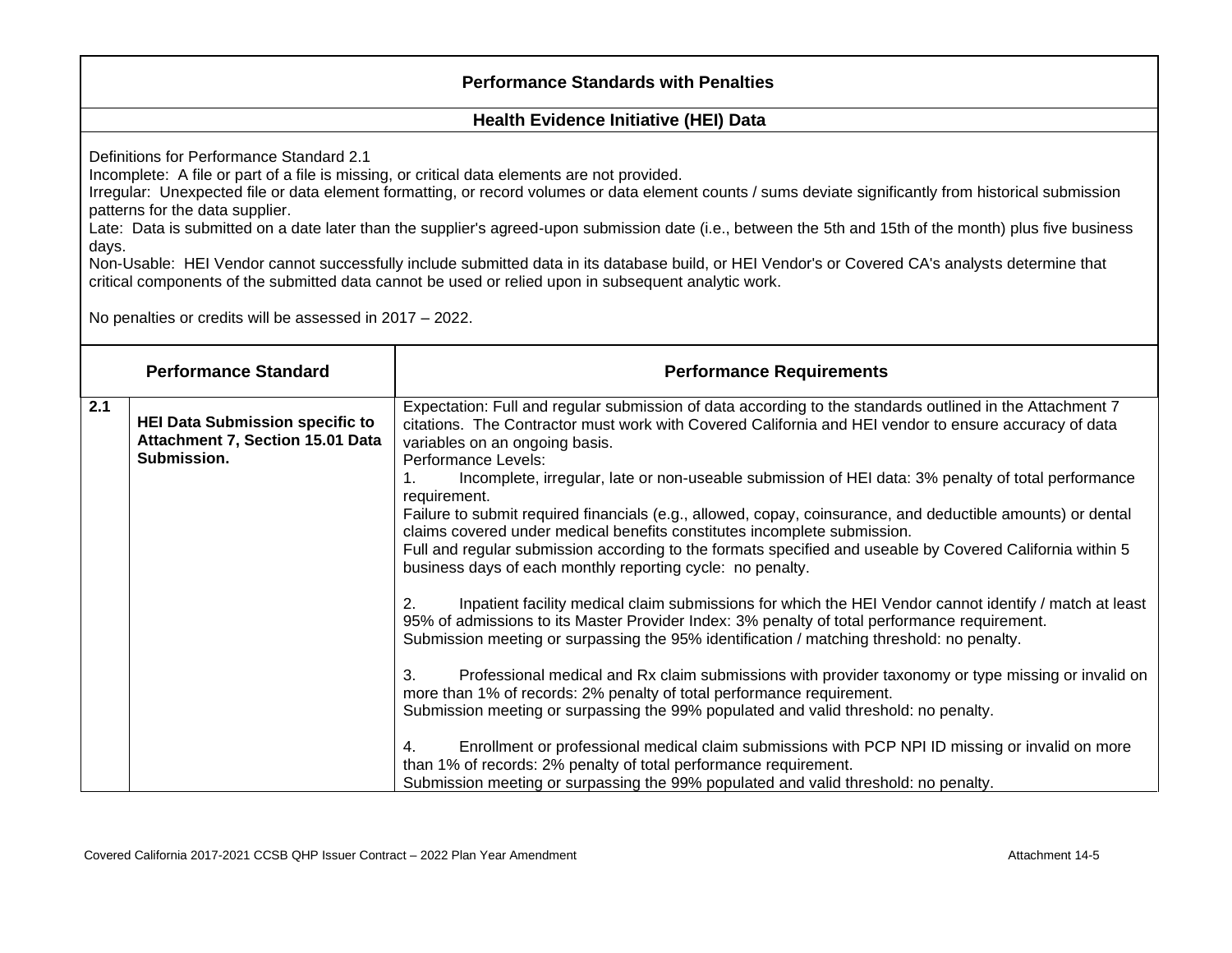**Performance Standards with Penalties**

**Quality, Network Management and Delivery System Standards**

**3.1 Reserved for future use.**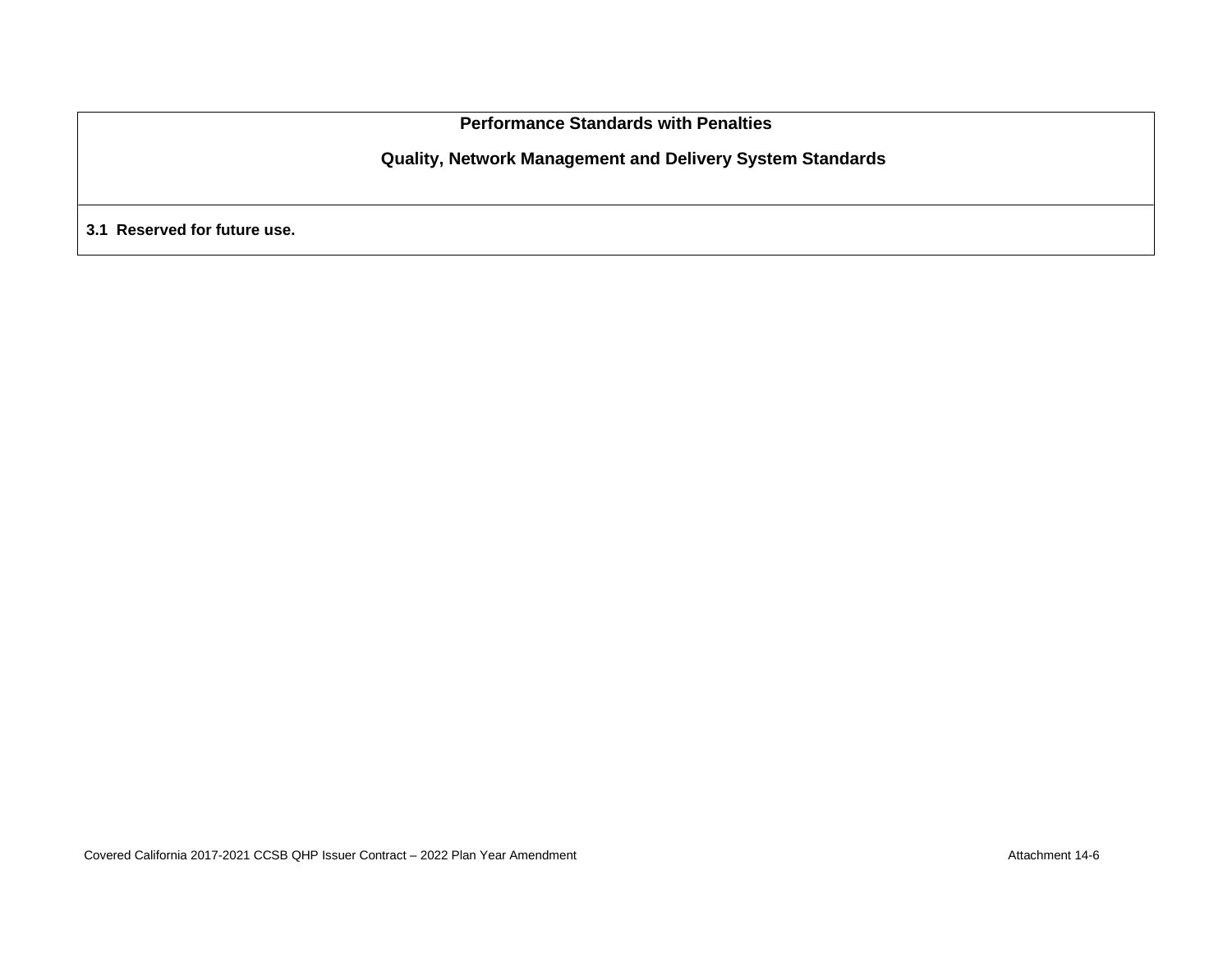# **Performance Standards with Penalties**

# **Dental Quality Alliance (DQA) Pediatric Measure Set**

### **Pilot Period: January 1, 2021 – December 31, 2022**

Contractor must annually report on the following Performance Standards for embedded pediatric dental for each plan year. Contractor must submit this report by April 30th of the following calendar year.

No penalties or credits will be assessed in 2017 – 2022.

|     | <b>Measure</b>                    | <b>Description</b>                                                                                                                        | <b>Numerator</b>                                                                                                                                   | <b>Denominator</b>                                                                                                                   | QDP<br>Performance<br>Rate                     | <b>Expectation</b> |
|-----|-----------------------------------|-------------------------------------------------------------------------------------------------------------------------------------------|----------------------------------------------------------------------------------------------------------------------------------------------------|--------------------------------------------------------------------------------------------------------------------------------------|------------------------------------------------|--------------------|
| 4.1 | Utilization of<br><b>Services</b> | Percentage of all enrolled children<br>aged 0 - 1 who received at least<br>one dental service within the<br>reporting year.               | Unduplicated number of<br>enrolled children aged 0 - 1<br>who received at least one<br>dental service.                                             | Unduplicated number of<br>all enrolled children<br>aged $0 - 1$ .                                                                    | NUM/DEN                                        | 10%                |
| 4.2 | Utilization of<br><b>Services</b> | Percentage of all enrolled children<br>aged $2$ – under age 19 who<br>received at least one dental service<br>within the reporting year.  | Unduplicated number of<br>enrolled children aged 2 -<br>under 19 who received at<br>least one dental service.                                      | Unduplicated number of<br>all enrolled children<br>aged $2$ – under age 19.                                                          | NUM/DEN                                        | 50%                |
| 4.3 | Oral<br>Evaluation                | Percentage of enrolled children<br>under age 19 who received a<br>comprehensive or periodic oral<br>evaluation within the reporting year. | Unduplicated number of<br>enrolled children under age<br>19 who received a<br>comprehensive or periodic<br>oral evaluation as a dental<br>service. | Unduplicated number of<br>enrolled children under<br>age19.                                                                          | NUM/DEN                                        | 50%                |
| 4.4 | Sealants in<br>10 year olds       | Percentage of enrolled children,<br>who have ever received sealants on<br>a permanent first molar tooth: (1) at                           | Unduplicated number of<br>enrolled children who ever<br>received sealants on a<br>permanent first molar tooth:                                     | Unduplicated number of<br>enrolled children with<br>their 10 <sup>th</sup> birthdate in<br>measurement year.<br>Exclude children who | NUM1/DEN;<br>NUM2/DEN<br>(after<br>exclusions) | 40%                |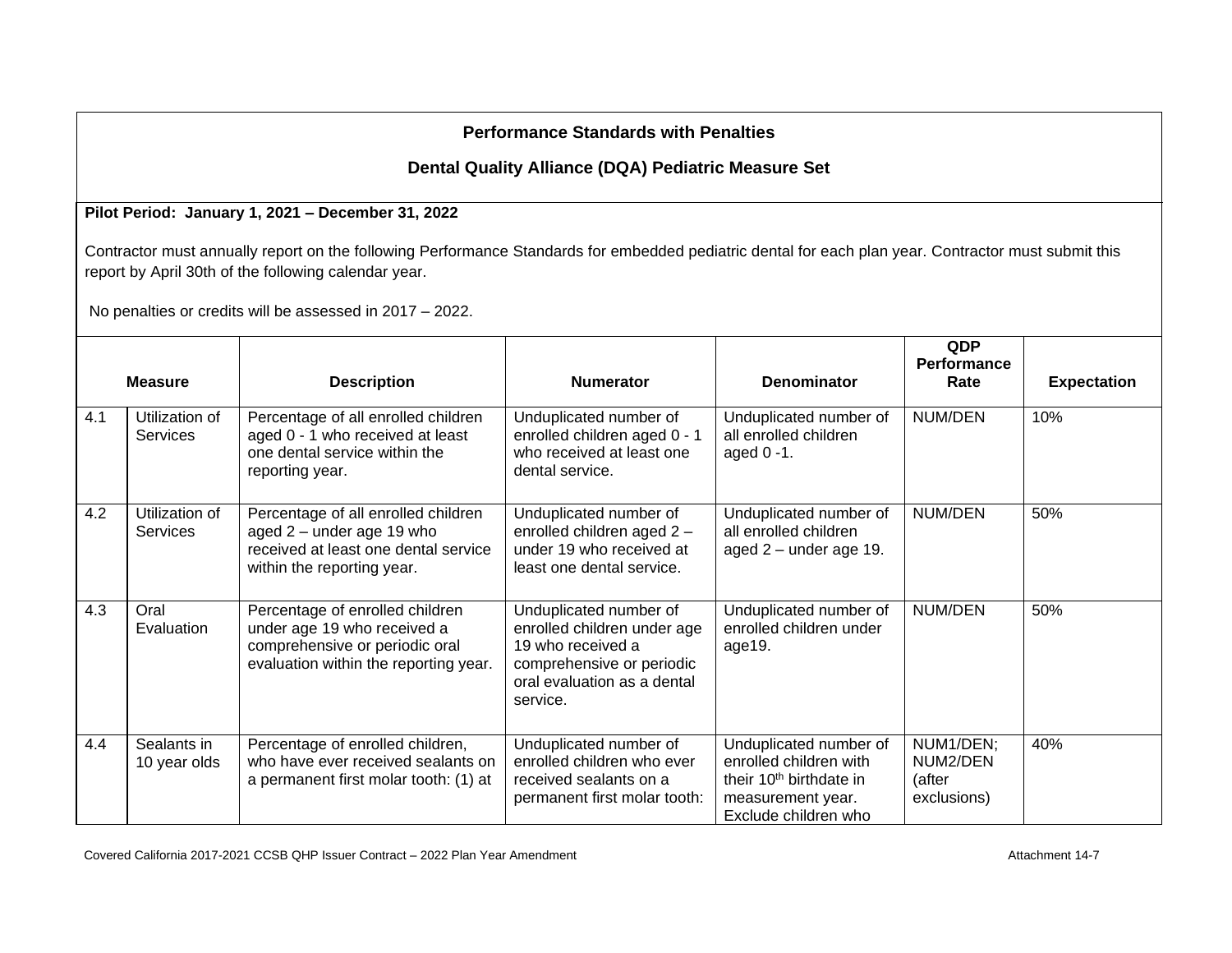| <b>Performance Standards with Penalties</b> |                                                                                 |                                                                                                                                                                                                        |                                                                                                                                                                                                                 |                                                                                                                                                                                                                                                                                                                                                                      |                                                |     |  |
|---------------------------------------------|---------------------------------------------------------------------------------|--------------------------------------------------------------------------------------------------------------------------------------------------------------------------------------------------------|-----------------------------------------------------------------------------------------------------------------------------------------------------------------------------------------------------------------|----------------------------------------------------------------------------------------------------------------------------------------------------------------------------------------------------------------------------------------------------------------------------------------------------------------------------------------------------------------------|------------------------------------------------|-----|--|
|                                             | Dental Quality Alliance (DQA) Pediatric Measure Set                             |                                                                                                                                                                                                        |                                                                                                                                                                                                                 |                                                                                                                                                                                                                                                                                                                                                                      |                                                |     |  |
|                                             |                                                                                 | least one sealant and (2) all four<br>molars sealed by 10 <sup>th</sup> birthdate.                                                                                                                     | (1) at lease one sealant and<br>(2) all four molars sealed                                                                                                                                                      | received treatment<br>(restorations,<br>extractions, endodontic,<br>prosthodontic, and other<br>dental treatments) on all<br>four first permanent<br>molars in the 48 months<br>prior to the 10 <sup>th</sup><br>birthdate.                                                                                                                                          |                                                |     |  |
| 4.5                                         | Sealants in<br>15 year olds                                                     | Percentage of enrolled children,<br>who have ever received sealants on<br>a permanent second molar tooth:<br>(1) at least one sealant and (2) all<br>four molars sealed by the 15th<br>birthdate       | Unduplicated number of<br>enrolled children who ever<br>received sealants on a<br>permanent second molar<br>tooth: (1) at least one<br>sealant and (2) all four<br>molars sealed.                               | Unduplicated number of<br>enrolled children with<br>their 15 <sup>th</sup> birthdate in<br>measurement year.<br>Exclude children who<br>received treatment<br>(restorations,<br>extractions, endodontic,<br>prosthodontic, and other<br>dental treatments) on all<br>four second permanent<br>molars in the 48 months<br>prior to the 15 <sup>th</sup><br>birthdate. | NUM/1DEN;<br>Num2/DEN<br>(after<br>exclusions) | 40% |  |
| 4.6                                         | <b>Topical</b><br>Fluoride for<br>Children at<br>Elevated<br><b>Caries Risk</b> | Percentage of enrolled children<br>aged 1-18 years who are at<br>"elevated" risk (i.e. "moderate" or<br>"high") who received at least 2<br>topical fluoride applications within<br>the reporting year. | Unduplicated number of<br>enrolled children aged 1-18<br>years who are at "elevated"<br>risk (i.e. "moderate" or<br>"high") who received at<br>least 2 topical fluoride<br>applications as a dental<br>service. | Unduplicated number of<br>enrolled children aged 1-<br>18 years at "elevated"<br>risk (i.e. "moderate" or<br>"high").                                                                                                                                                                                                                                                | <b>NUM/DEN</b>                                 | 50% |  |